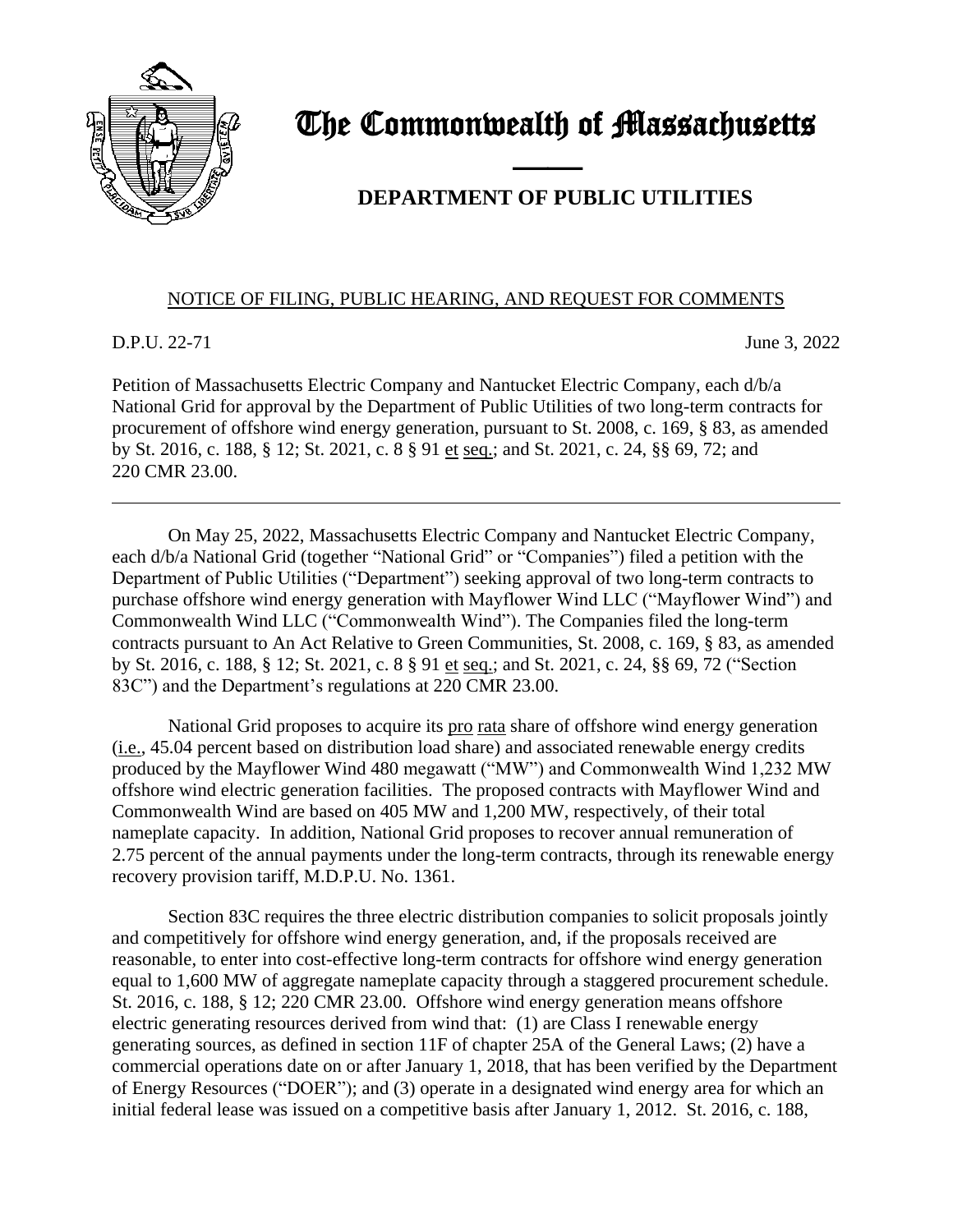## **D.P.U. 22-71** Page 2

§ 12; 220 CMR 23.00. All proposed long-term contracts are subject to the review and approval of the Department prior to becoming effective. As part of its review and approval process for any proposed long-term contracts, the Department must take into consideration recommendations from the Attorney General of the Commonwealth of Massachusetts ("Attorney General"), which must be submitted to the Department within 45 days following the filing of contracts with the Department. St. 2016, c. 188, § 12; 220 CMR 23.00. Section 83C provides that the Department shall consider both the potential costs and benefits of such contracts and shall approve a contract only upon a finding that it is a cost-effective mechanism for procuring reliable renewable energy on a long-term basis. St. 2016, c. 188, § 12; 220 CMR 23.00.

In accordance with Section 83C, the electric distribution companies and DOER jointly developed a request for proposals ("RFP") for the second solicitation of offshore wind energy generation. On May 5, 2021, the Department approved the method of soliciting and executing long-term contracts, as well as the timetable, contained in the RFP. Long-Term Offshore Wind Contracts, D.P.U. 21-40 (2021). On May 7, 2021, the electric distribution companies jointly issued the RFP in coordination with the DOER. National Grid states that the long-term contracts are a cost-effective mechanism for procuring reliable renewable energy on a long-term basis.

According to National Grid's analysis, illustrative bill impacts demonstrate a bill decrease as a result of the proposed contracts, beginning after the first year of generation in 2029. For instance, National Grid estimates that the bill of an average residential customer (R-1 rate class) using approximately 500 kilowatt hours of electricity per month may decrease by approximately \$0.41, or 0.3 percent, per month in 2029. Bill impacts for commercial and industrial customers will vary depending on rate class and usage. These customers should contact National Grid for specific bill information.

On June 2, 2022, the Attorney General filed a notice of intervention in this matter pursuant to G.L. c. 12, § 11E(a). Further, pursuant to G.L. c. 12, § 11E(b), the Attorney General has filed a notice of retention of experts and consultants to assist in her investigation of the Companies' filing and has requested Department approval to spend up to \$150,000 in this regard. Pursuant to G.L. c. 12, § 11E(b), the costs incurred by the Attorney General relative to her retention of experts and consultants may be recovered in the Companies' rates.

**Due to certain ongoing safety measures and precautions relating to in-person events as a result of the COVID-19 pandemic, the Department will conduct a virtual public hearing to receive comments on the Companies' filing.** The Department will conduct the hearing using Zoom videoconferencing on **Thursday, June 23, 2022**, beginning at 10:00 a.m. Attendees can join by entering the link, [https://us06web.zoom.us/j/81281211817,](https://us06web.zoom.us/j/81281211817) from a computer, smartphone, or tablet. No prior software download is required. For audio-only access to the hearings, attendees can dial in at **(646) 558-8656 (not toll free)** and then enter the **Meeting ID# 812 8121 1817**. If you anticipate providing comments via Zoom during the public hearing, please send an email by **Tuesday, June 20, 2022,** to [kevin.crane@mass.gov](mailto:kerri.phillips@mass.gov) and [alice.davey@mass.gov](mailto:alice.davey@mass.gov) with your name, email address, and mailing address. If you anticipate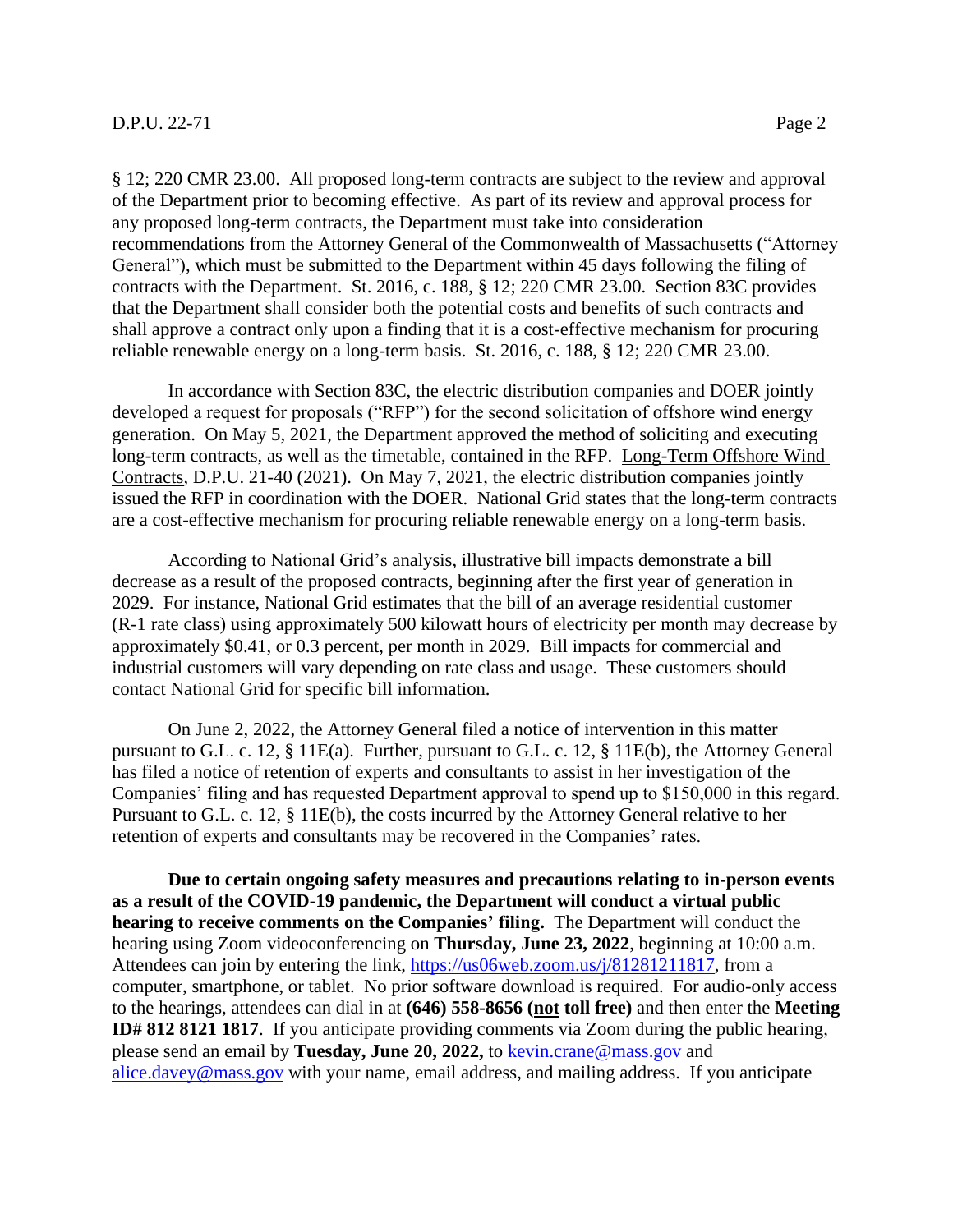commenting by telephone, please leave a voicemail message by **Monday, June 19, 2022,** at (617) 305-3539 with your name, telephone number, and mailing address.

Any person interested in commenting on the Companies' filing may also submit written comments to the Department no later than the close of business (5:00 p.m.) on **Thursday, June 30, 2022**. At this time, all filings will be submitted only in electronic format consistent with the Commission's June 15, 2021 directive related to modified filing requirements. Ordinarily, all parties would follow Sections B.1 and B.4 of the Department's Standard Ground Rules (D.P.U. 15-184-A, App. 1 (March 4, 2020)); however, until further notice, parties must retain the original paper version and the Department will later determine when the paper version must be filed with the Department Secretary.

Any person who desires to participate otherwise in the evidentiary phase of this proceeding shall file a petition for leave to intervene no later than 5:00 p.m. on **Thursday, June 16, 2022.** A petition for leave to intervene must satisfy the timing and substantive requirements of 220 CMR 1.03. Receipt by the Department, not mailing, constitutes filing and determines whether a petition has been timely filed. A petition filed late may be disallowed as untimely, unless good cause is shown for waiver under 220 CMR 1.01(4). To be allowed, a petition under 220 CMR 1.03(1) must satisfy the standing requirements of G.L. c. 30A, § 10. All responses to petitions to intervene must be filed by the close of business (5:00 p.m.) on the second business day after the petition to intervene was filed. Any person who seeks to intervene in this matter and also desires to comment on the Attorney General's notice of retention of experts and consultants must file the comments no later than the close of business (5:00 p.m.) on **June 16, 2022.**

All documents must be submitted to the Department in **.pdf format** by e-mail attachment to [dpu.efiling@mass.gov,](mailto:dpu.efiling@mass.gov) [kevin.crane@mass.gov,](mailto:kevin.crane@mass.gov) and [alice.davey@mass.gov.](mailto:alice.davey@mass.gov) The text of the e-mail must specify: (1) the docket number of the proceeding (D.P.U. 22-71); (2) the name of the person or company submitting the filing; and (3) a brief descriptive title of the document. The electronic file name should identify the document but should not exceed 50 characters in length. Importantly, all large files submitted must be broken down into electronic files that do not exceed 20 MB. All documents submitted in electronic format will be posted on the Department's website through our online File Room as soon as practicable (enter "22-71") at: [https://eeaonline.eea.state.ma.us/DPU/Fileroom/dockets/bynumber.](https://eeaonline.eea.state.ma.us/DPU/Fileroom/dockets/bynumber) In addition, one copy of all written comments and petitions to intervene should be emailed to the Companies' attorney, John K. Habib, Esq., at [jhabib@keeganwerlin.com.](mailto:jhabib@keeganwerlin.com)

At this time, a paper copy of the filing will not be available for public viewing at the Companies' offices or the Department due to certain ongoing safety measures and precautions relating to in-person events as a result of the COVID-19 pandemic. The filing and all subsequent related documents, pleadings and/or filings submitted to the Department and/or issued by the Department will be available on the Department's website as referenced above as soon as is practicable. To the extent a person or entity wishes to submit comments or intervene in